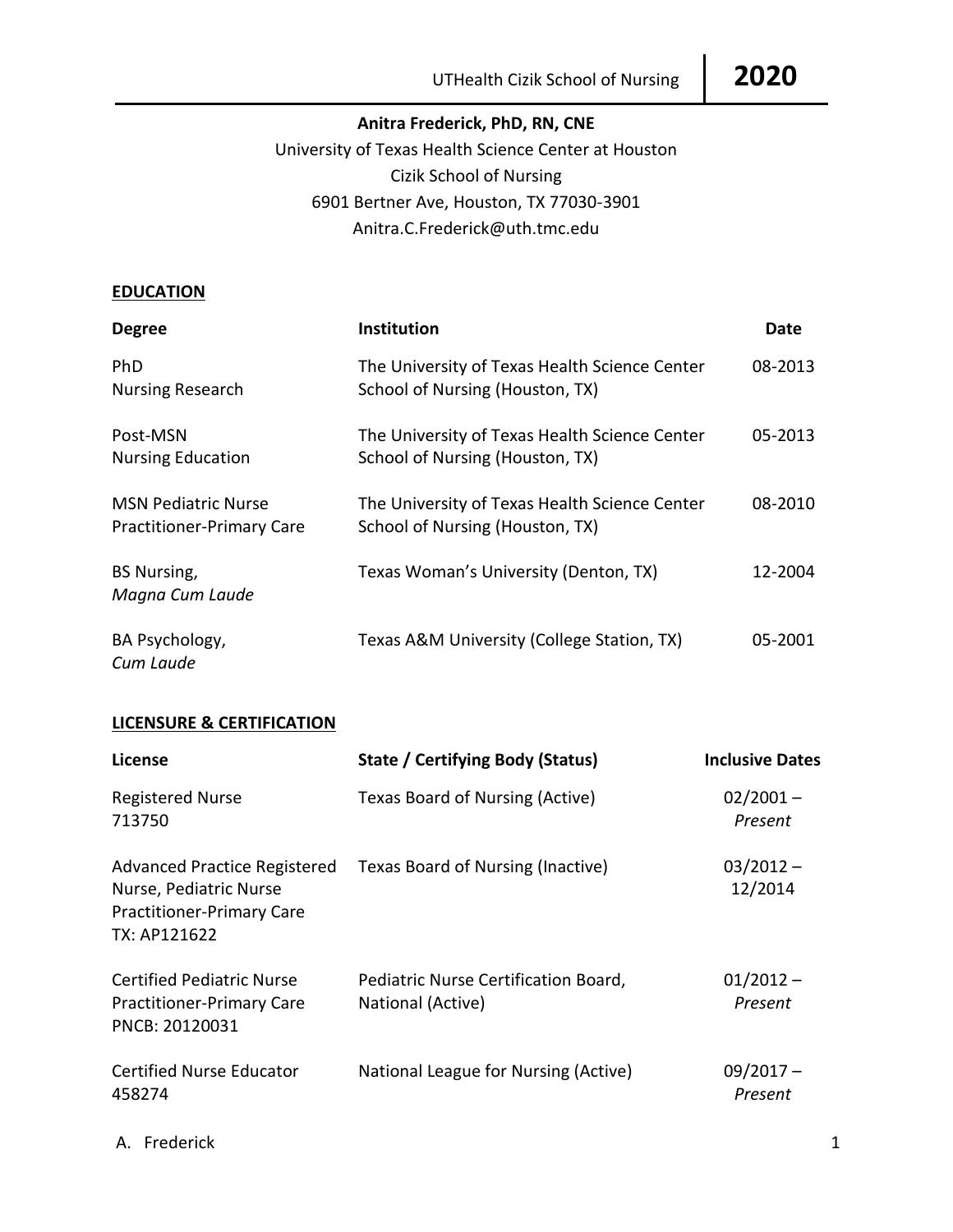# **PROFESSIONAL EXPERIENCE**

| Institution                                                                                                | <b>Title</b>                                    | <b>Inclusive Dates</b>            |
|------------------------------------------------------------------------------------------------------------|-------------------------------------------------|-----------------------------------|
| Ben Taub Hospital, Harris Health<br>System                                                                 | Patient Care Assistant,<br><b>Student Nurse</b> | Summer 2004                       |
| St. Luke's Episcopal Hospital                                                                              | <b>Student Nurse Extern</b>                     | Summer 2005                       |
| Texas Children's Hospital, Neonatal<br>ICU (Level III/IV)                                                  | Registered Nurse, Staff Nurse                   | $01/2004 - 11/2005$               |
| HCA Clear Lake Regional Hospital,<br>Neonatal ICU (Level II/III), Transition &<br><b>Newborn Nurseries</b> | Registered Nurse, Staff Nurse                   | $11/2005 - 2008$<br>$2009 - 2010$ |
| Pulse Staffing, Neonatal ICU (Levels<br>II/III/IV)                                                         | Registered Nurse, Travel PRN<br><b>Nurse</b>    | $2008 - 2009$                     |
| The University of Texas Health Science<br>Center at Houston, School of Nursing                             | Assistant Professor - Clinical                  | $2013 - 2017$                     |
| The University of Oklahoma Health<br>Sciences Center College of Nursing,<br>Oklahoma City                  | <b>Clinical Assistant Professor</b>             | $2018 - 2020$                     |
| The University of Texas Health Science<br>Center at Houston, School of Nursing                             | <b>Assistant Professor - Clinical</b>           | $2020 -$ Present                  |

# **HONORS & AWARDS**

| Award                                                  | <b>Awarding Organization</b>                      | Date          |
|--------------------------------------------------------|---------------------------------------------------|---------------|
| Big XII Athletics Academic Honor Roll                  | <b>Big XII Conference</b><br><b>NCAA Swimming</b> | 1997, 1998    |
| Academic Achievement Award<br>\$10,000                 | Texas A&M University                              | $1997 - 2001$ |
| Parry Award, \$1,600                                   | <b>Texas Woman's University</b>                   | $2003 - 2004$ |
| <b>Fondren Award Finalist</b><br>*Nominated by Faculty | <b>Texas Woman's University</b>                   | 2004          |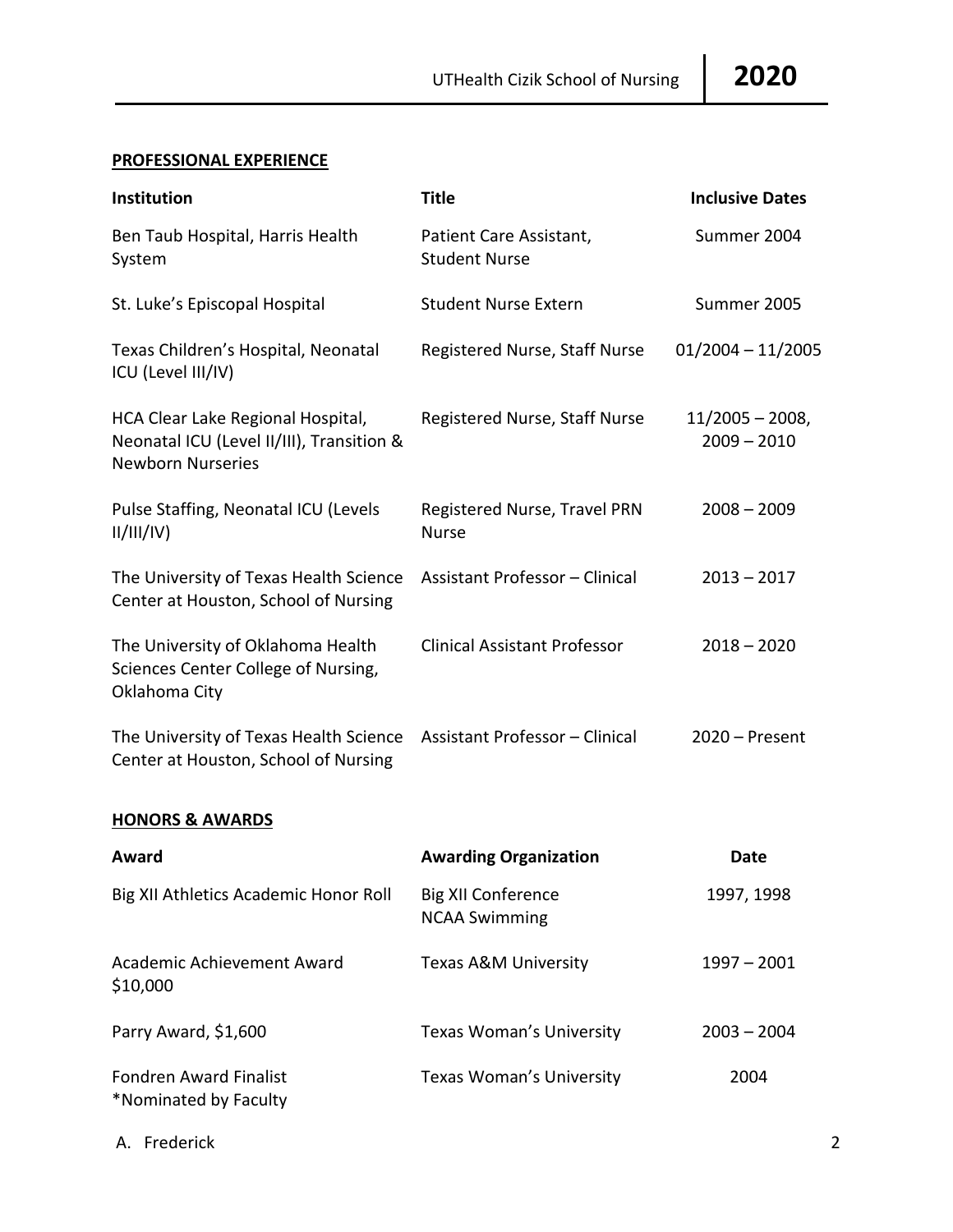| UTHealth Cizik School of Nursing   2020 |  |
|-----------------------------------------|--|
|-----------------------------------------|--|

| Professional Nurse Traineeship<br>\$1,000                                   | University of Texas Health<br>Science Center at Houston,<br><b>School of Nursing</b> | $2009 - 2010$ |
|-----------------------------------------------------------------------------|--------------------------------------------------------------------------------------|---------------|
| Accelerated PhD Named Scholar<br>\$180,000                                  | Texas Children's Hospital                                                            | $2010 - 2013$ |
| <b>MSN Faculty Award of Excellence</b>                                      | University of Texas Health<br>Science Center at Houston,<br><b>School of Nursing</b> | 05/2013       |
| <b>Harris County Medical Society</b><br>Alliance, Clinical Excellence Award | University of Texas Health<br>Science Center at Houston,<br><b>School of Nursing</b> | 08/2013       |
| Nominee: McGovern Undergraduate<br>Teacher of the Year Award                | University of Texas Health<br>Science Center at Houston,<br><b>School of Nursing</b> | 05/2014       |

## **GRANTS**

Bio-behavioral attachment between mother and baby intervention (BAMBI): A simple approach to a complex problem. UTHealth Internal Funding: Dean's TEAM Research Award. Clowtis, L., Lim, S., & Frederick, A. Funded \$10,000. (2014-2016)

## **PUBLICATIONS**

## **Peer Reviewed Publications**

- **Frederick, A.**, Busen, N., Engebretson, J., Hurst, N., & Schneider, K. (2016). Exploring the skin-toskin contact experience during cesarean section. *Journal of the American Association of Nurse Practitioners, 28*(1), 31-38. DOI: 10.1002/2327-6924.12229
- **Frederick, A.**, Fry, T. & Clowtis, L. (In press). Intraoperative cesarean skin-to-skin contact for mother and neonate: A systematic review. *Maternal Child Nursing (MCN).* Manuscript Number: MCN-D-20-00025R1

## **Peer Reviewed Abstracts**

- **Frederick, A.**, Busen, N., Engebretson, J., Hurst, N., & Schneider, K. (2014). Exploring the skin-toskin contact experience during cesarean section [Abstract]. Southern Nursing Research Society. Accession Number: PSI-4.
- A. Frederick 3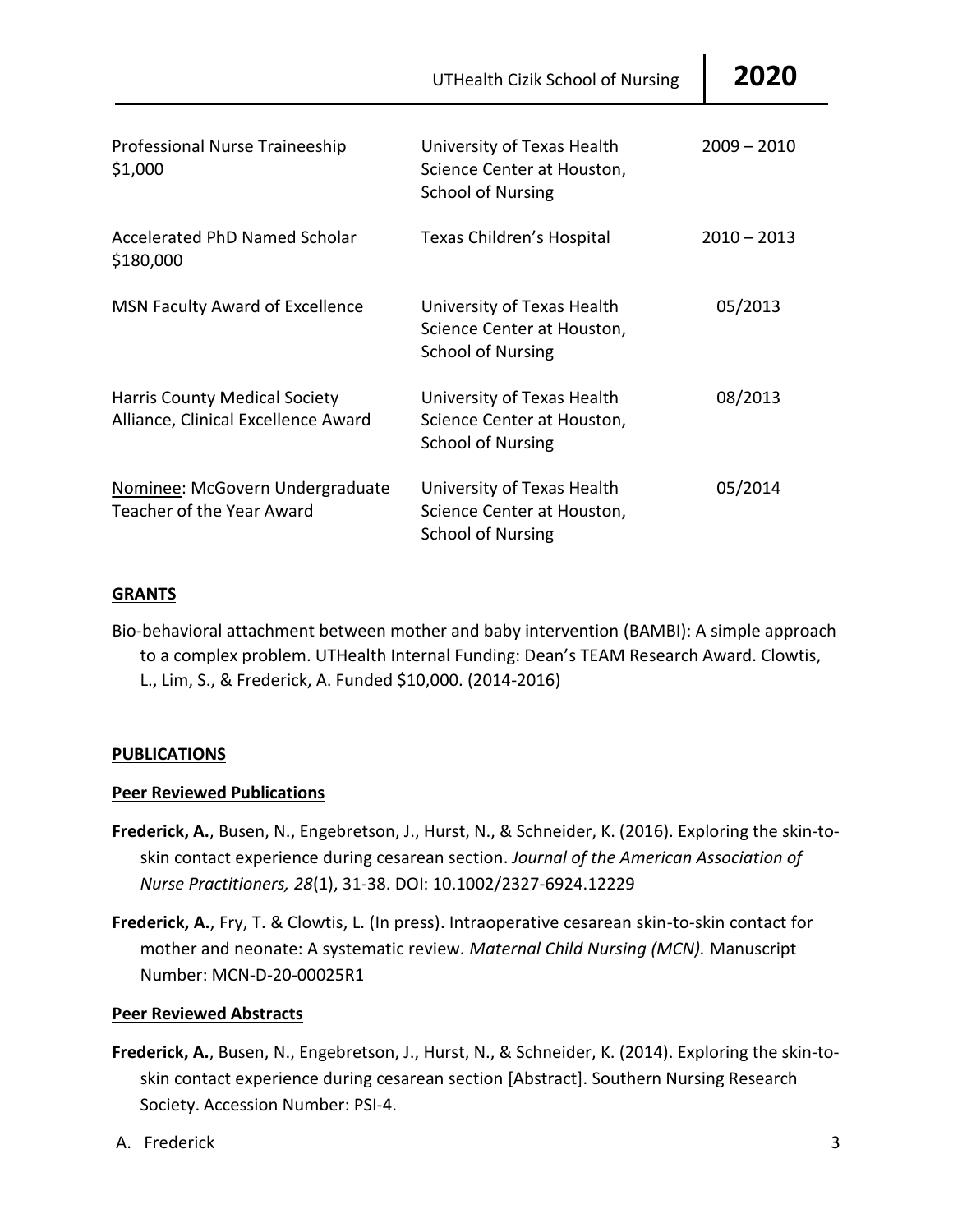- Desormeaux, C. N. & **Frederick, A.** (2016). A guided research experience: Application of the research process in BSN honors program. [Abstract] National League for Nursing and Sigma Theta Tau International. Henderson Repository. http://hdl.handle.net/10755/603848
- **Frederick, A.** (2018). The Experience of Kangaroo Holding: A Meta-synthesis of Qualitative Research Reports. [Abstract] *International Journal of Qualitative Methods, 17*(1). doi: 10.1177/1609406917748701

## **Indexed Dissertation**

**Frederick, A.** (2013). Exploring the skin-to-skin contact experience during cesarean section. Texas Medical Center Dissertations (via ProQuest). Paper: AAI3574412.

## **Media & Creative Products**

Hassan, A. (2013, Jun 23). Special delivery indeed: Mom, baby get faster contact via new C-Section. *The Houston Chronicle*, pp. K-11

Tabora, A. (2013). Skin-to-Skin. *Connect: Your Source of News, Information, and More*. Texas Children's Hospital Blog Article.

## **PRESENTATIONS**

## **International**

- **Frederick, A.**, Clowtis, L., Desormeaux, C., & Lim, S. (2015, April). Skin-to-skin contact (SSC) and cesarean section delivery: Research study. Master's course: Salud, Mujer y Cuidados, Universidad de Murcia. Murcia, Spain. Video conference lecture.
- **Frederick, A.** (2017, October). The Experience of Kangaroo Holding: A Meta-synthesis of Qualitative Research Reports. Qualitative Health Research Conference. Quebec City, Canada. "Golden Nugget" Podium Presentation.

## **National**

Desormeaux, C. N. & **Frederick, A.** (2016, April). A guided research experience: Application of the research process in BSN honors program. National League of Nursing and Sigma Theta Tau International, Nursing Education Research Conference. Washington, D.C. Poster Presentation.

## **Regional**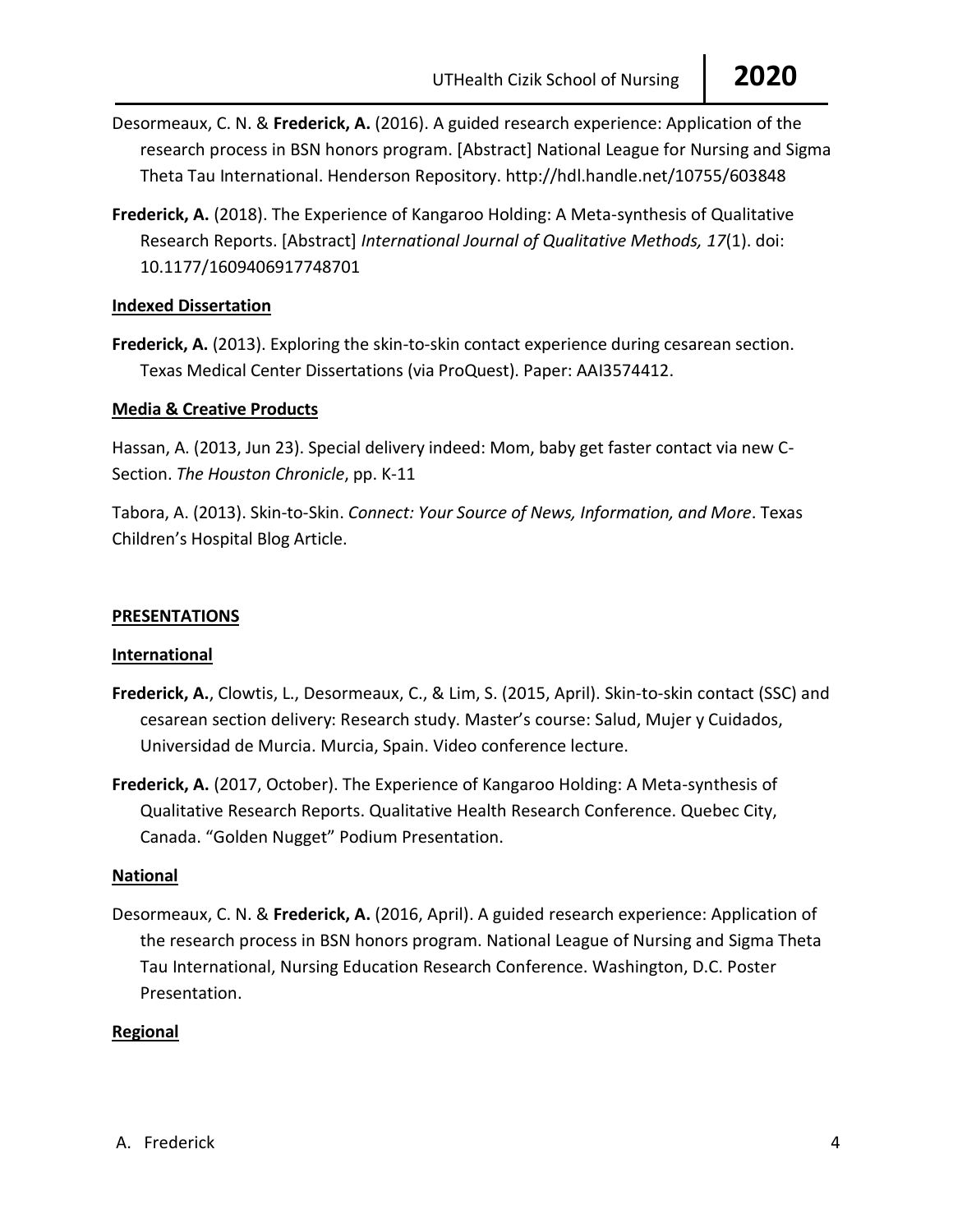- **Frederick, A.**, Busen, N., Engebretson, J., Hurst, N., & Schneider, K. (2014, February). Exploring the skin-to-skin contact experience during cesarean section. Southern Nursing Research Society. San Antonio, TX. Poster Presentation.
- **Frederick, A.** (Invited; 2014, February). Skin-to-Skin Contact During Cesarean Section and Post-Op Recovery. Kaleidoscope Perinatal, Neonatal, and Women's Health Symposium. Galveston, TX. Podium Speaker.
- Clowtis, L., **Frederick, A.,** Lim, S., DesOrmeaux, C., & Rozmus, C. (2015, May). Bio-Behavioral Attachment Between Mother and Baby Intervention (BAMBI). Texas Section – Association of Women's Health, Obstetric and Neonatal Nurses. Montgomery, TX. Poster Presentation.

## **Local**

- **Frederick, A.** (2013, April). Exploring the Skin-to-Skin Contact Experience Post Cesarean Section. UTHealth, School of Nursing, Research Day. Houston, TX. Podium Speaker.
- **Frederick, A.** (Invited; 2013, April). Skin-to-Skin Contact and Cesarean Section Delivery. OB Council Leadership Meeting, Texas Children's Hospital-Pavilion for Women. Houston, TX. Podium Speaker.
- **Frederick, A.** (2013, May). Skin-to-Skin Contact and Cesarean Delivery. Staff In-Service, OR and Lactation service departments, Texas Children's Hospital Pavilion for Women. Houston, TX.
- **Frederick, A.** & Clowtis, L. (2014, September). Skin-to-Skin Contact (SSC) and Cesarean Delivery: Research Study. Nursing Leadership Meeting, Memorial Hermann-The Woodlands. The Woodlands, TX. Podium Speaker.
- Lim, S., **Frederick, A.,** Clowtis, L., DesOrmeaux, C., & Rozmus, C. (2015, April). Bio-Behavioral Attachment Between Mother and Baby Intervention (BAMBI). Memorial Hermann-The Woodlands, Research and Evidence Based Practice Day. The Woodlands, TX. Poster Presentation.
- Desormeaux, C. N. & **Frederick, A.** (2015, June). A guided research experience: Application of the research process in BSN honors program. UTHealth 2015 Advances in Teaching & Learning Day. UTHealth-Houston. Poster Presentation.
- Leasure, A.R., Newton, J.L., Eckman, S., Fry, T., & **Frederick, A.** (2019, September). Bridging theory to practice through a collaborative writing group. 2019 Caring Across Cultures Conference: The Culture of Nursing. Oklahoma City, OK. Poster Presentation.
- Eckman, S., Fry, T., Leasure, A.R., Newton, J.L., & **Frederick, A.** (2020, March). Bridging theory to practice through a collaborative writing group. Partners in Quality: Interprofessional Quality Care at the Bedside. Oklahoma City, OK. Poster Presentation.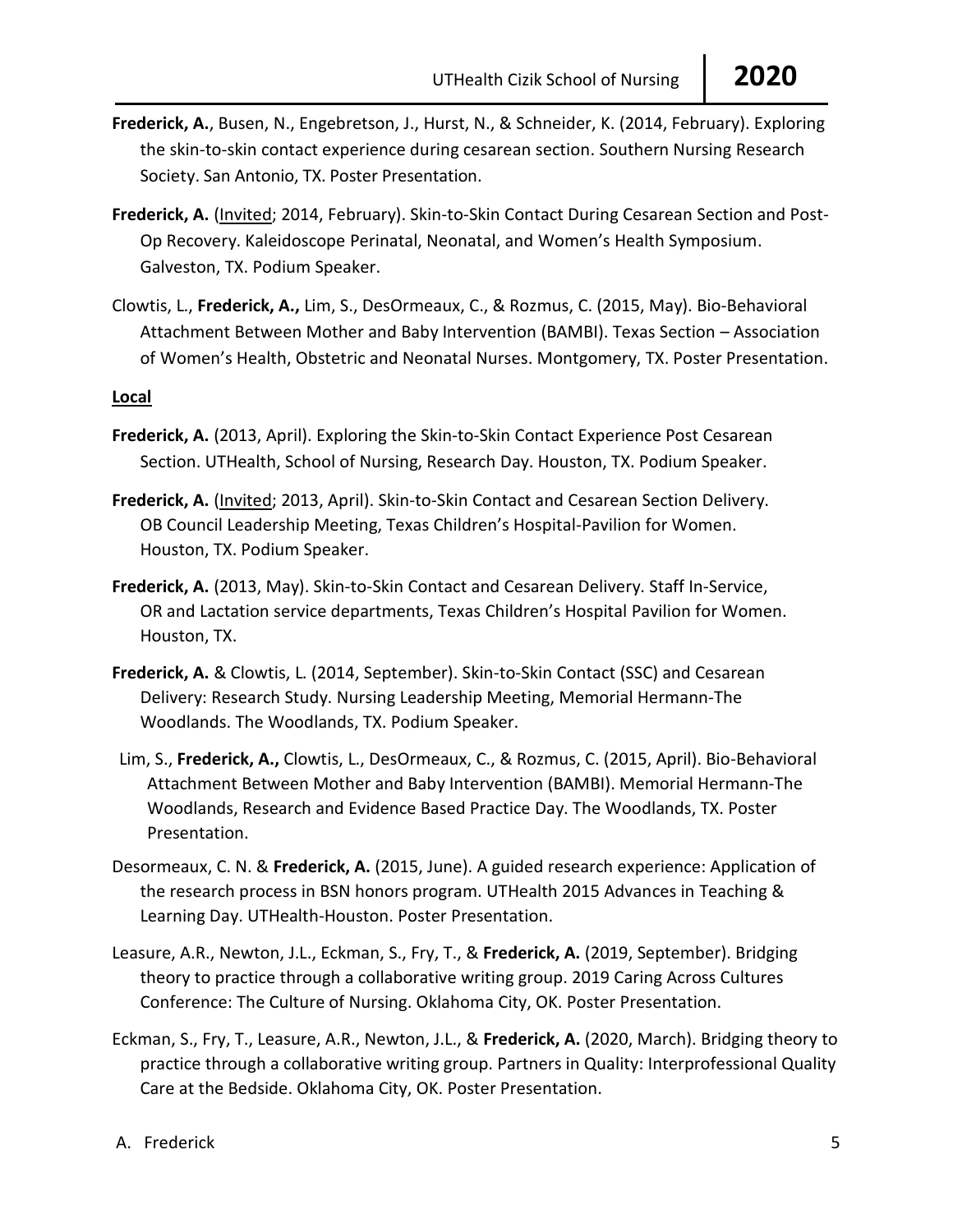## **PROFESSIONAL SERVICE**

# **Editorial Boards / Panels**

None

## **Professional Service**

| Organization                                                           | Role                                 |                           | <b>Inclusive Dates</b> |
|------------------------------------------------------------------------|--------------------------------------|---------------------------|------------------------|
| Beta-Beta At-Large Chapter,                                            | <b>Administrative Vice President</b> |                           | $2018 - 2020$          |
| <b>Oklahoma City Campus</b>                                            | for Membership                       |                           |                        |
| <b>Professional Memberships</b>                                        |                                      |                           |                        |
| Organization                                                           | Role                                 |                           | <b>Inclusive Dates</b> |
| Sigma Theta Tau International                                          | Member                               |                           | $2004 - Present$       |
| Southern Nursing Research<br>Society                                   | Member                               |                           | 2013-2015              |
| <b>National Association of Pediatric</b><br><b>Nurse Practitioners</b> | Member                               |                           | $2009 - Present$       |
| <b>Institutional Service</b>                                           |                                      |                           |                        |
| Institution                                                            | <b>Committee</b>                     | Role                      | <b>Inclusive Dates</b> |
| <b>UTHealth School of Nursing</b>                                      | <b>Baccalaureate Council</b>         | Member                    | $2013 - 2017$          |
| <b>UTHealth School of Nursing</b>                                      | Research Interest Group              | Co-Lead                   | $2013 - 2016$          |
| <b>UTHealth School of Nursing</b>                                      | Faculty Life Council (FLC)           | Member<br><i>*Elected</i> | $2014 - 2016$          |
| UTHealth School of Nursing FLC Subcommittee: Faculty                   |                                      | Member                    | $2014 - 2016$          |

Development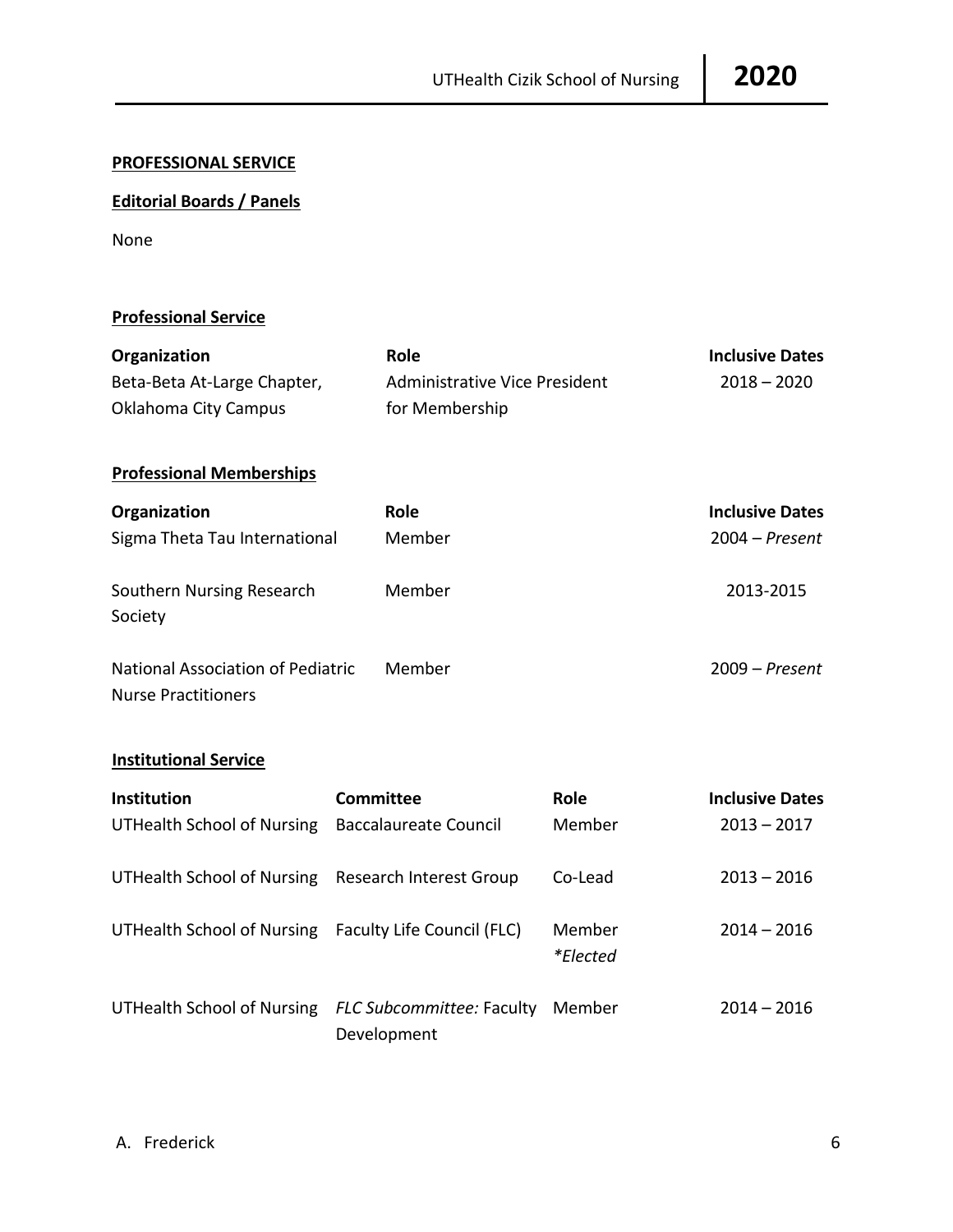|                                                               | <b>UTHealth Cizik School of Nursing</b>                         | 2020                                      |                     |
|---------------------------------------------------------------|-----------------------------------------------------------------|-------------------------------------------|---------------------|
| <b>UTHealth School of Nursing</b>                             | FLC Subcommittee: Faculty<br><b>Policy Review</b>               | Member                                    | $2015 - 2016$       |
| <b>UTHealth School of Nursing</b>                             | <b>Student Government</b><br>Association                        | <b>Faculty Mentor</b><br>*Student Request | $2015 - 2017$       |
| UTHealth School of Nursing                                    | Teaching Learning Center,<br>Seminar Committee                  | Chair                                     | $2016 - 2017$       |
| UTHealth School of Nursing                                    | <b>Admissions Committee</b>                                     | Member                                    | <b>Fall 2017</b>    |
| <b>OU Health Sciences Center</b><br><b>College of Nursing</b> | <b>Baccalaureate Faculty</b><br>Committee                       | Member                                    | $2018 -$<br>12/2019 |
| <b>OU Health Sciences Center</b><br><b>College of Nursing</b> | Course Curriculum<br>Committees (N3126,<br>N3143, N3816, N4062) | Member                                    | $2018 -$<br>12/2019 |

# **Community Service**

| Organization                | <b>Role</b>         | <b>Inclusive Dates</b> |
|-----------------------------|---------------------|------------------------|
| UTHealth School of Nursing, | <b>Board Member</b> | $2013 - 2015$          |
| Alumni Association          |                     |                        |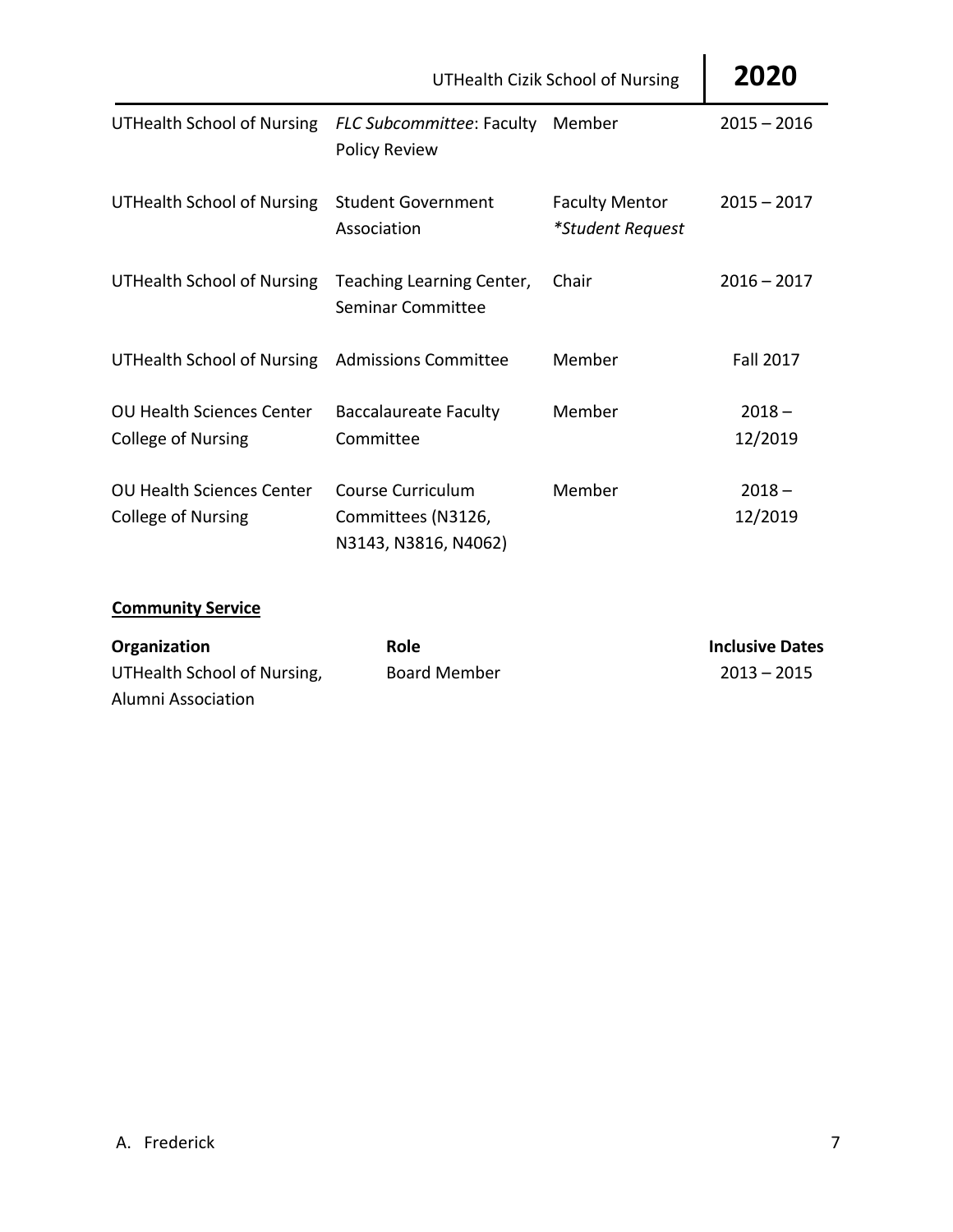## **APPENDIX**

## **COURSES TAUGHT**

## **UTHealth School of Nursing**

N4521b: Community Health Nursing, BSN Program

Spring 2012 (Contract)

Clinical – Supervised students in the community working with school nurses in a large Houston area independent school district. Led post-conferences and weekly assignment discussions. Provided direction to and evaluation of group project providing education to community population.

N3532: Reproductive Health Care, BSN Program

2012 – 2015

Didactic – Lecture: High Risk Neonate; wrote quiz and test questions; graded face-to- face student group presentations; proctored exams and quizzes (Fall 2013 – Spring 2015) Clinical – Supervised students through antepartum, labor & delivery, post-partum, newborn transition, and NICU units; guided group discussion during post-conference (Fall 2012 – Spring 2015)

Skills Lab – Ran high-fidelity simulators, laboring mother and transitioning neonate; instructed students in skills lab: IV starts, catheter insertion, post-partum assessment, breastfeeding equipment (Fall 2013 – Spring 2015)

N4499: Independent Study, BSN Honors Program (2 students) 2013-2015

Created a 2-semester curriculum incorporating undergraduate research knowledge and current research project in process. Mentored undergraduate honors student. Exposed student to research process and provided opportunities to have a hands-on experience with study participants and data collection.

N3536: Child and Adolescent Health Care, BSN Program

Fall 2013 – Spring 2017

Didactic – Lecture: Hematology / Immunology, Cognitive and Sensory Dysfunction, Infant, Toddler, PreSchool Health Promotion and Health Problems; wrote quiz and test questions; provided online guidance for and graded group developmental group presentation assignment; proctored exams and quizzes; met with students for course review and remediation; Evaluated exam item analysis and overall course performance.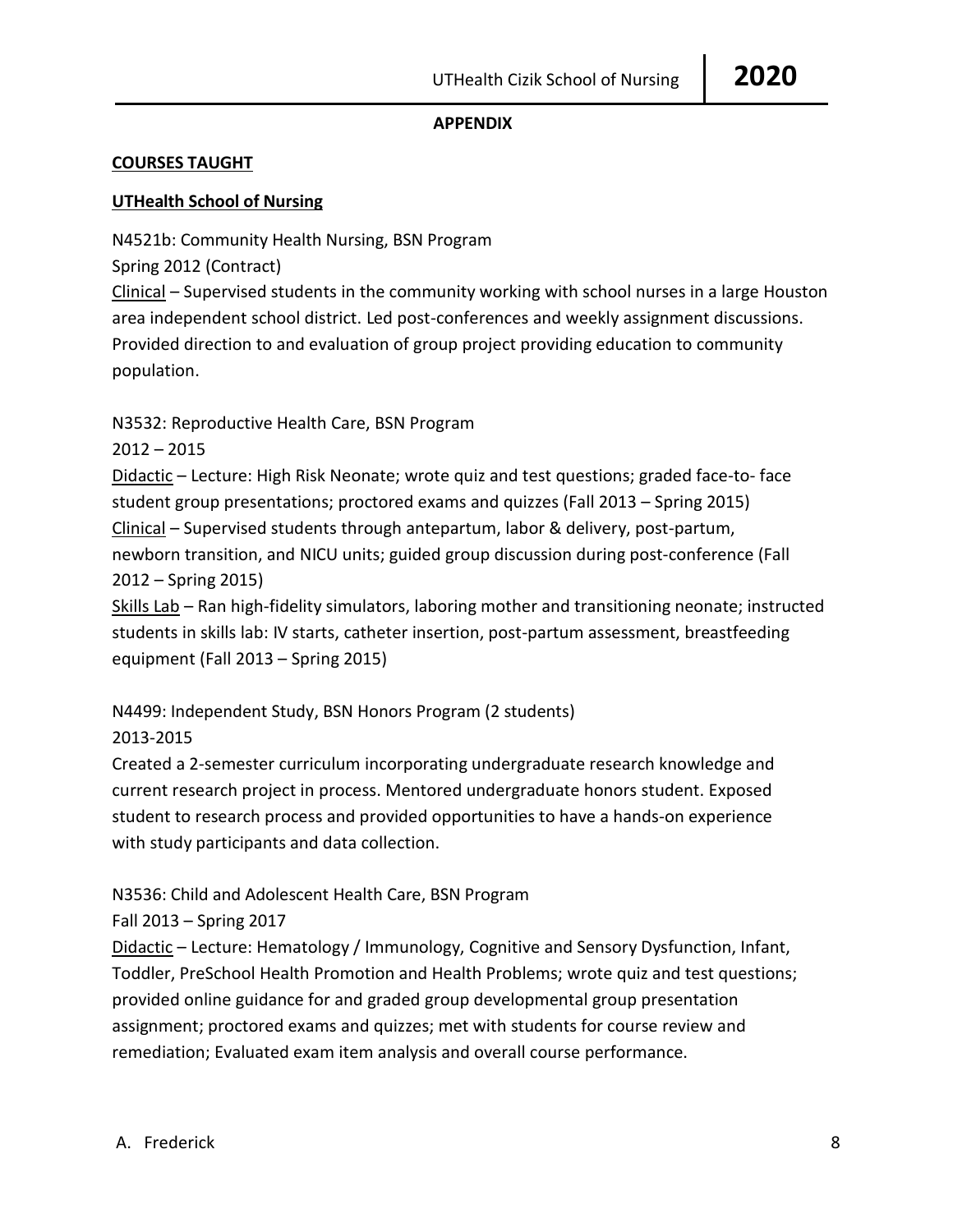Clinical – Supervised students on post-surgical, trauma, cardiac floor, neuro units, NICU and PICU; guided group discussion during post-conference; dedicated education unit (DEU) and precepted formats. (Fall 2013, Summer 2015-Spring 2017) Simulation – Ran high-fidelity simulation experience for student clinical hours (30 content hours / student); built simulation modules, ran simulation, facilitated debriefing sessions. (Fall 2015; Spring 2016; Fall 2016; Fall 2017)

N4512 – Research Critique and Utilization, BSN Program

Fall 2015 – Fall 2017

Didactic – Lecture: Literature Review, Conceptual/Theoretical Framework; wrote take- home exam assignment based on current RCT article; proctored exams and quizzes. Met with students for course review and remediation, as needed. (2015-2016) Online Course – Transitioned traditional course from face-to-face to asynchronous online format. Created online modules, group assignments, and facilitated learning through use of student online discussion board, monitoring, and posting. (2016 – 2017)

N6807 – Evidence Based Practice Principles (**Co-Lead**), MSN/DNP Programs Fall 2017 & Spring 2018 Didactic – Lecture: Cohen's Kappa, Asking Compelling Clinical Questions Blended Delivery – Asynchronous online content and face-to-face delivery components. Course population consists of Nurse Practitioner, Certified Registered Nurse Anesthesia, and Doctorate of Nursing Practice students working as individuals or in groups.

# **University of Oklahoma Health Sciences Center, College of Nursing**

N4062: Nursing Research, BSN/ABSN Programs Fall 2018, Fall 2019, & Winter Intersession 2020 (**Course Lead**) Didactic – Lecture: Qualitative and Quantitative Research Methodologies; Research, Evidence-Based Practice and Quality Improvement; PICO Questions. Assignment planning and evaluation. Blended Delivery – Seminar-style course with online and face-to-face components. Great

cookie experiment.

N3816: Clinical Nursing IIA, ABSN Program Fall 2018 & Fall 2019

Clinical – Supervised students through Mental Health in-patient geriatric (>65 yrs), adult (18- 65 yrs), and women's trauma units and out-patient day program. Lead pre- and postconference sessions utilizing video learning, creative scenario-based role-playing, and deescalation training content.

A. Frederick 9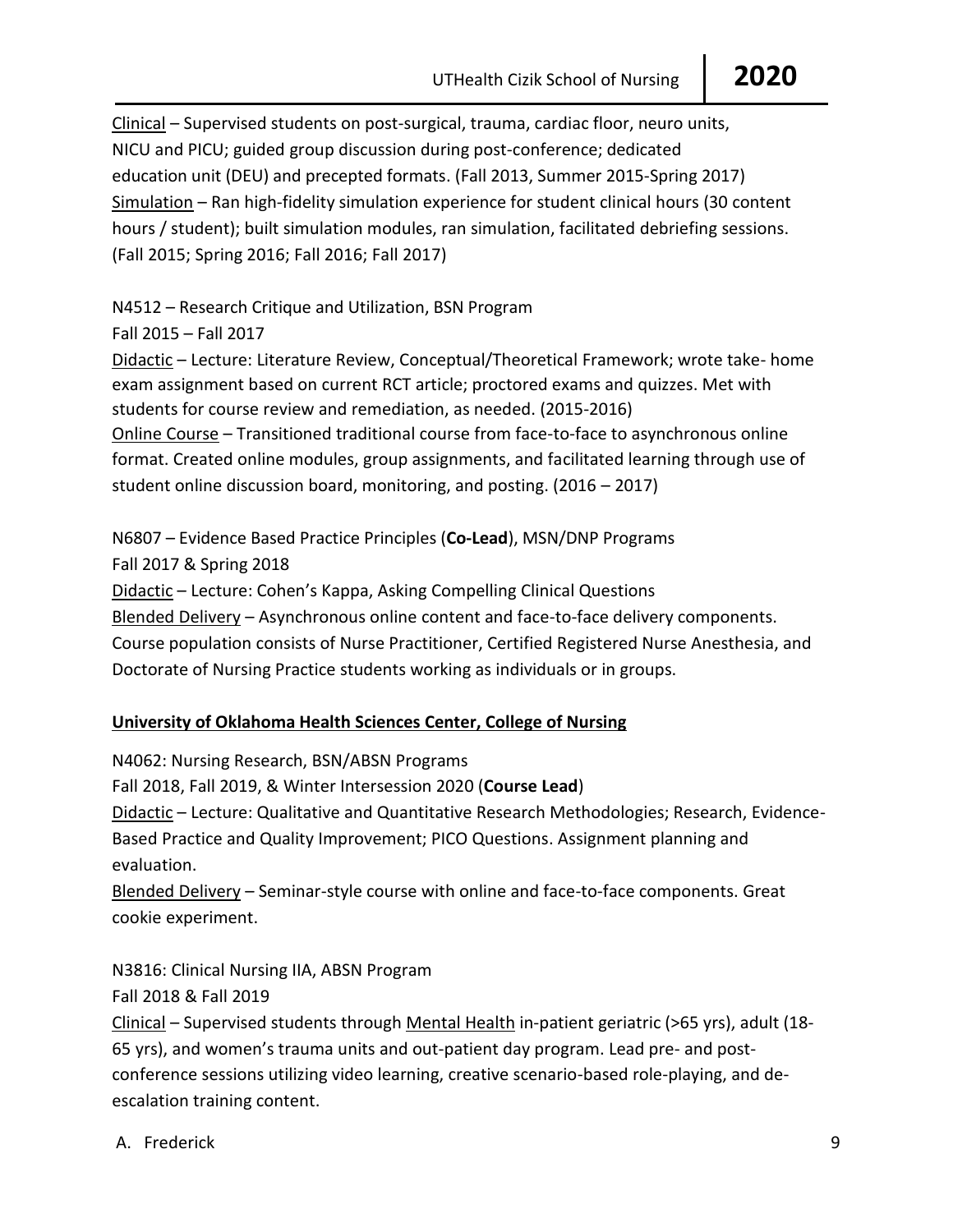Lab and Simulation – Supervised student learning in skills lab including venipuncture, IV starts, foley catheter and NG tube placement, central line dressing changes, and trach care. Simulation sessions included mass casualty, situational awareness.

## N3126: Clinical II Nursing, BSN Program

Spring 2019

Clinical – Supervised students on-site through pediatric clinical rotation including Med-Surg, Post-Surgical Care, Hematology-Oncology, and Bone Marrow Transplant Units. Also supervised maternal-newborn clinical students through Antepartum, Intrapartum, Transition Nursery, and Postpartum units. Guided group discussion during post-conferences.

N3043: Health Assessment, ABSN Program

Summer 2019

Didactic – Lectures: Assessment Techniques; Abdomen; General Survey and Measurement; Mental Status; Neurologic System; Skin, Hair and Nails

Lab - Taught and evaluated student learning of head-to-toe assessment techniques prior to their entering the hospital facilities to work with patients.

## N3143: Maternal-Child Nursing, BSN/ABSN Programs

Spring 2019, Spring 2020

Didactic – Lectures: Normal Newborn; High-Risk Newborn; Infant Growth and Development, months 1-12. Exam evaluation, Item Writing, Course assignment evaluation (Spring 2019) Simulation – High-fidelity simulation student experience in state-of-the art training facility. Ran and adjusted Gaumard Noelle during birth process. Created debriefing plan postsimulation scenario incorporating nursing care planning, communication, and teamwork observations. (Spring 2019 & Spring 2020)

Pre-Clinical Pediatric Workshop – **(Faculty Lead)** Planned and lectured pediatric content for students prior to start of their clinical experiences. 4-hour workshop including brief skill practice (diaper weights, FOC measurements, length, medication administration calculation). (Spring 2020)

# **UTHealth, Cizik School of Nursing**

N3526B: Psychiatric and Mental Health Care Clinical Summer 2020

N3536B: Child and Adolescent Health Care Clinical Summer 2020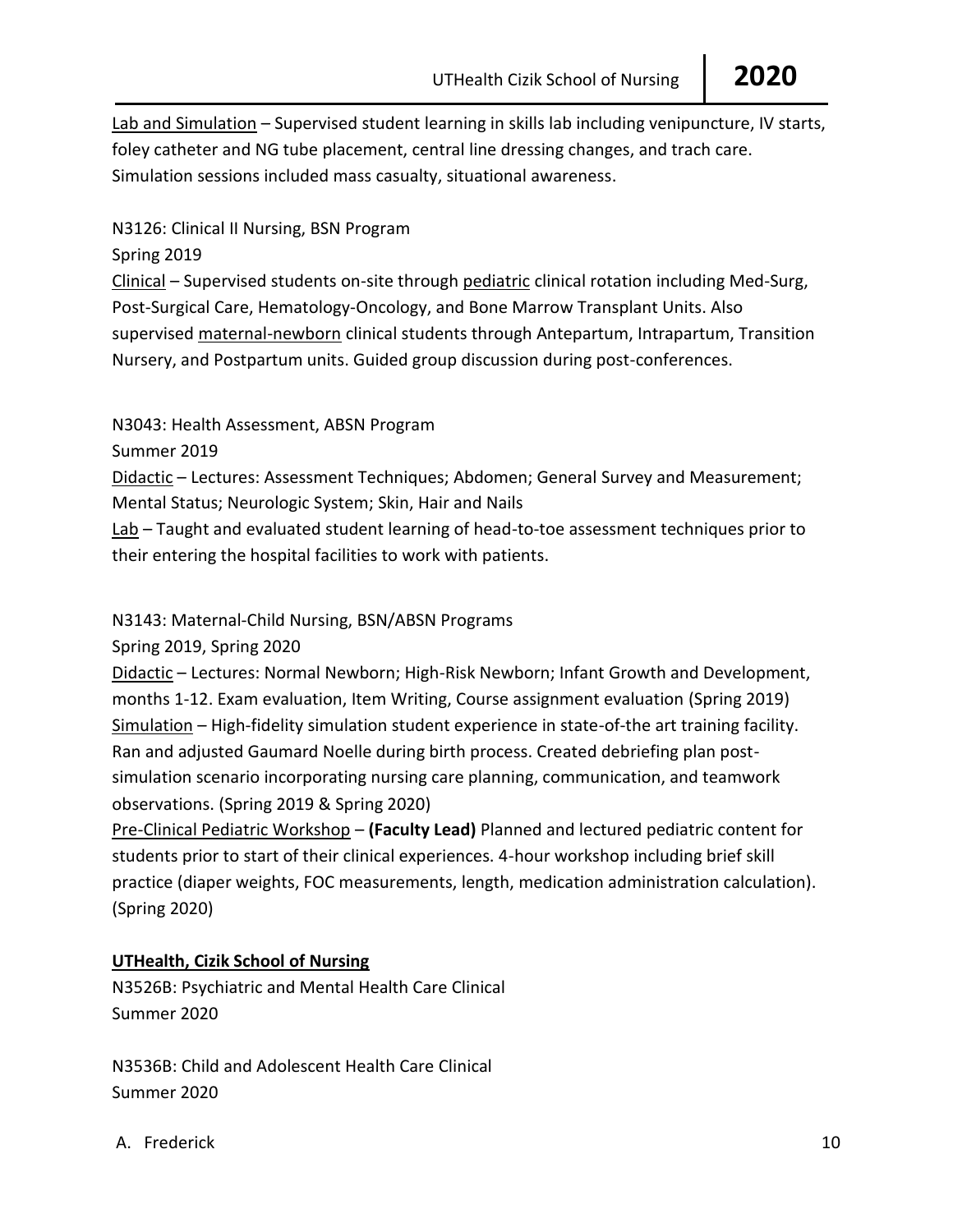N3532B: Reproductive Health Care Clinical Summer 2020

## **GUEST LECTURES**

N7501: Conceptual Basis of Nursing Sciences, PhD Program 2013-2017 Lecture: "Conceptual framework: Evidence tables and concept linkages" Prepare PhD students for the change from a single concept thought process to creation of a framework supporting their phenomena of interest. Provide examples from previous work, evidence tables, and linking concepts to form directional statements.

N3532: Reproductive Health Care, BSN Program Fall 2017 Lecture: High Risk Neonate

## **CANDIDACY & DISSERATION ADVISEES**

## **Candidacy Committee**

University of Oklahoma Health Sciences Center, College of Nursing, Oklahoma City, OK. Student: Ingrid Dixon. Title: Breastfeeding education and Baby-Friendly Hospital Initiative in Oklahoma. Candidacy Exam Dates: September – November 2019. Outcome: Pass December 2019.

## **Dissertation Committee**

University of Oklahoma Health Sciences Center, College of Nursing, Oklahoma City, OK. Student: Ingrid Dixon. Title: TBD. Dates: January 2020 - *Present*

## **ROLE DEVELOPMENT & CONTINUING EDUATION:**

Infant Mortality Alliance:  $2<sup>nd</sup>$  IMA Summit & Disparities – Oklahoma City, OK (October 2019) OK-NAPNAP, Pediatric Nurse Practitioner Conference – Oklahoma City, OK (September 2019) Infant Mortality Alliance:  $2<sup>nd</sup>$  IMA Summit & Disparities – Oklahoma City, OK (October 2018) QHR Qualitative Health Research Conference – Quebec, Canada (October 2017) NLN/CNE prep course – Telecast from Villanova, PA (June 2017) NAPNAP National Association of Pediatric Nurse Practitioners – Denver, CO (March 2017)